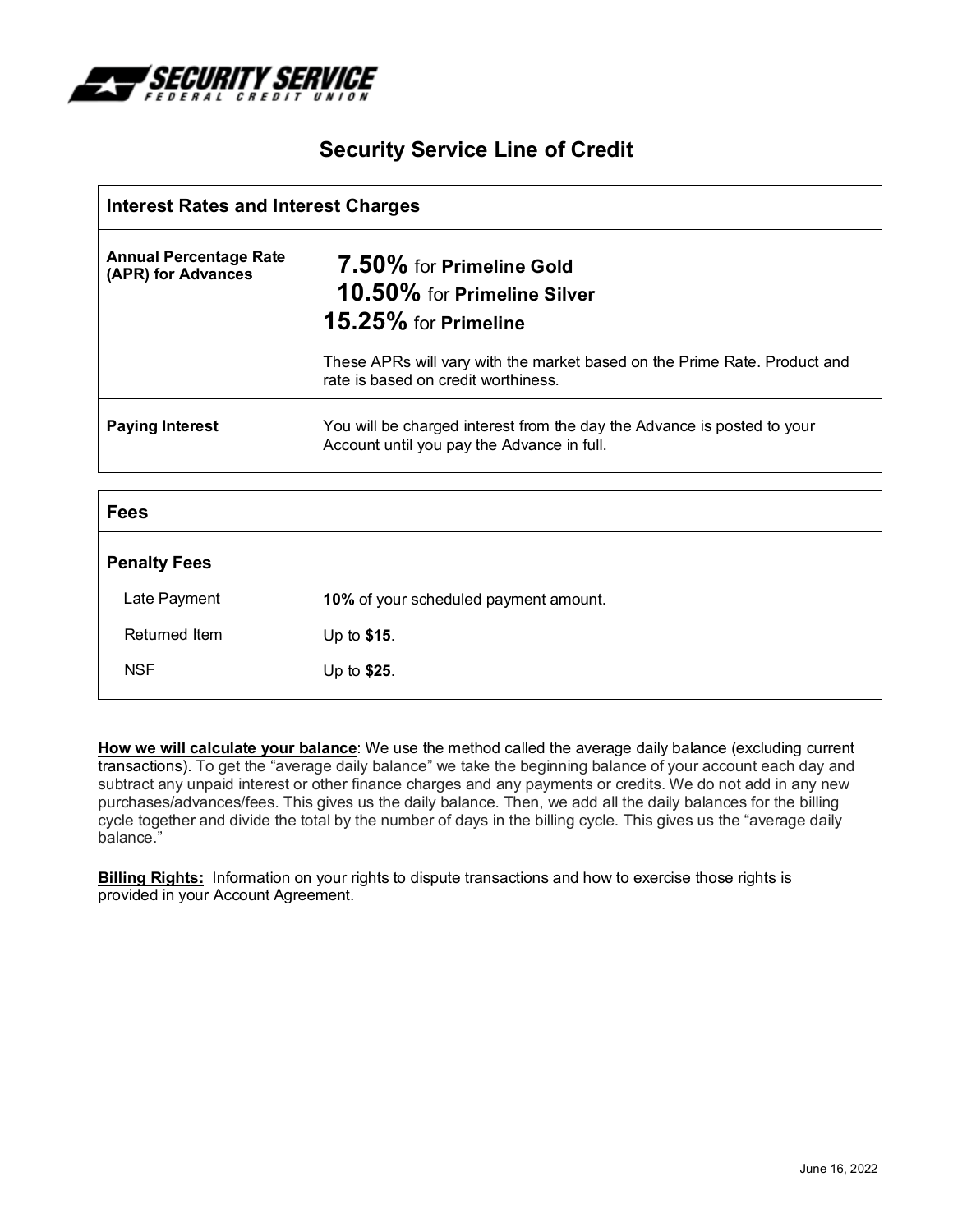

### **Security Service Line of Credit Agreement and Disclosures of Line of Credit Terms**

- **1. DEFINITIONS** "Agreement" means this Security Service Federal Credit Union Line of Credit Agreement. "We," "us," "Credit Union" and "our" mean Security Service Federal Credit Union. "You" and "your" mean the person who signed an application for an Account with us. If more than one person signed an application for an Account with us, "you" and "your" mean each person who signed the application. "Account" means your Security Service Federal Credit Union Primeline of Credit Account. "Advance" or "Advances" mean any amount borrowed under the terms of this Agreement. "Check" or "Checks" mean the Security Service Federal Credit Union Primeline Checks issued to you for your Account with us.
- **2. THIS IS YOUR CONTRACT WITH US**  You signed an application for an Account with us under which you agreed to the terms of this Agreement. On our acceptance of that application, it and this Agreement became your contract with us. You must keep all of your promises to us contained in the application and this Agreement.
- **3. SAVE THIS AGREEMENT**  By obtaining Advances against this Account, you agree to the terms of this Agreement. You should read this entire Agreement and save it for your records.
- **4. MILITARY LENDING ACT** Federal law provides important protections to members of the Armed Forces and their dependents relating to extensions of consumer credit. In general, the cost of consumer credit to a member of the Armed Forces and his or her dependent may not exceed an annual percentage rate of 36 percent. This rate must include, as applicable to the credit transaction or account: The costs associated with credit insurance premiums; fees for ancillary products sold in connection with the credit transaction; any application fee charged (other than certain application fees for specified credit transactions or accounts); and any participation fee charged.

If you are a covered borrower under the Military Lending Act you are entitled by law to an oral disclosure of your loan terms. If you would like to hear that disclosure, please call 1-866-452-6945.

- **5. ADVANCE** You may borrow money under the terms of this Agreement by: a) overdrawing your checking or savings account linked to this Account, b) by writing a Check or c) requesting a transfer from your Account to your checking or savings account. Advances that are made on your behalf to cover an overdraft will be made for the amount of the overdraft rounded up to the next \$100 increment. We will pay any properly completed and signed Check presented to us for payment and will honor your other authorized borrowing requests except where this agreement provides differently. You agree not to write any Checks against this Account for amounts less than \$100. We may, but are not obligated to, pay Checks written for less than \$100.
- **6. YOUR PROMISE TO PAY (ALL APPLICANTS)** You agree to repay us for all Advances extended to you for your Account, together with all interest charges and all other charges described in this Agreement, whether or not the credit extended to you is within your credit limit. You agree to pay these amounts at the time and in the amounts provided in this Agreement. If you allow any person to write a Check, you must pay for that individual's Advance also. If more than one person made the application, each of you promises to pay all amounts owed to us under this Agreement. This means that we may collect money owed to us from each of you or from all of you.
- **7. CREDIT LIMIT**  We will inform you of the maximum amount that you may owe us at any one time. That amount is your "Credit Limit." You may not exceed your Credit Limit. We are not obligated to all additional Advances or pay any Checks if you are already up to your Credit Limit or if the Advance or Check would take you over your Credit Limit. If we pay an Advance or a Check that causes you to exceed your Credit Limit, you must pay the full amount over the Credit Limit immediately.
- **8. INTEREST CHARGE** –We figure the interest charge on your account by applying the periodic rate to the "average daily balance" of your account. To get the "average daily balance" we take the beginning balance of your account each day and subtract any unpaid interest or other finance charges and any payments or credits. We do not add in any new purchases/advances/fees. This gives us the daily balance. Then, we add all the daily balances for the billing cycle together and divide the total by the number of days in the billing cycle. This gives us the "average daily balance".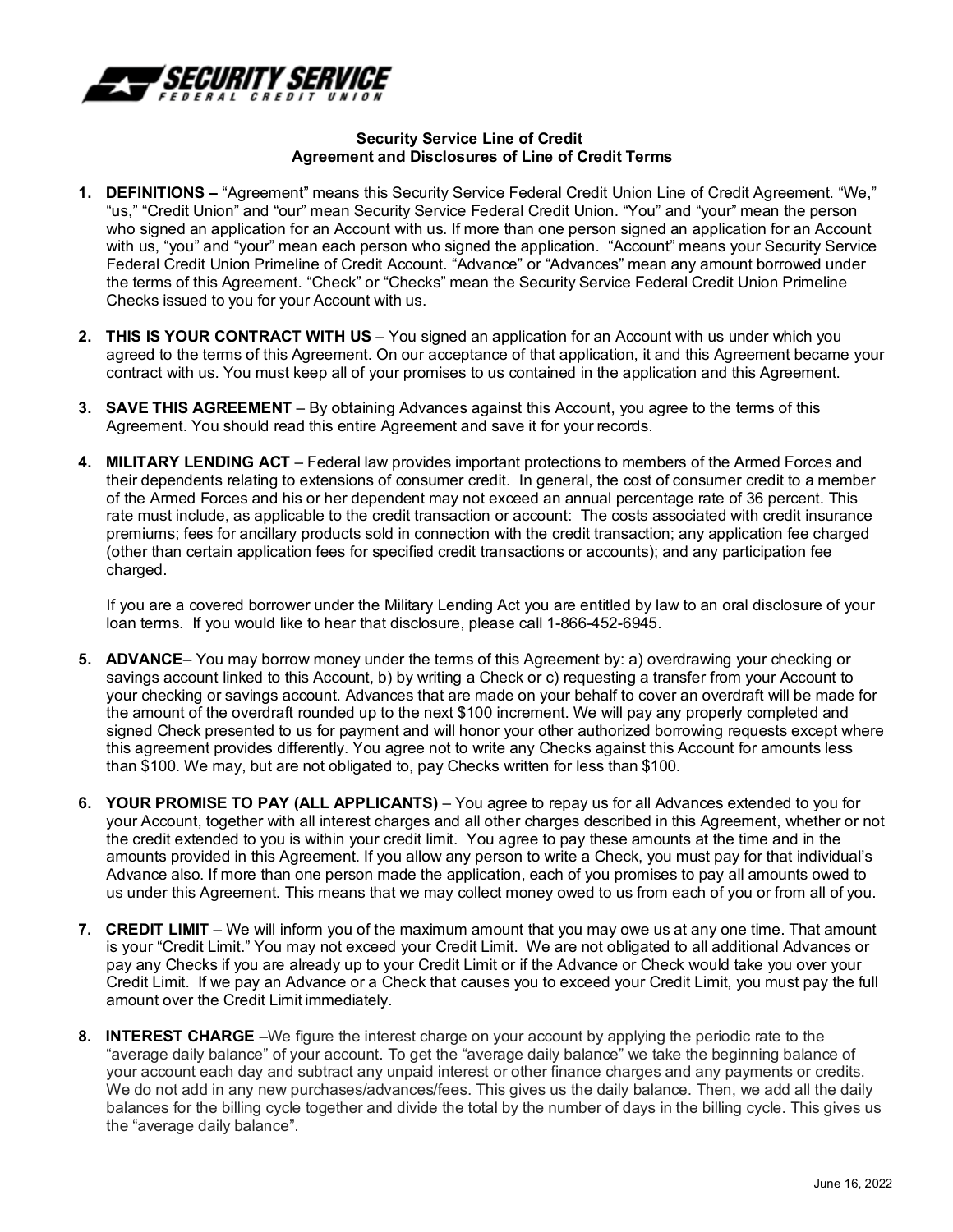**9. VARIABLE ANNUAL PERCENTAGE RATE** – The variable **ANNUAL PERCENTAGE RATE** will be based on an index and is subject to change as of the first billing cycle following a change in the index. However, regardless of the Index value, the **ANNUAL PERCENTAGE RATE** will never exceed the maximum allowed by law.

The Index is the "Prime Rate" as published in the Money Rates' table of the Wall Street Journal, Southwest Edition. The Index value used for a given billing cycle will be the value published on the first day of your billing cycle. If the Index is not published on that day, the most recently published value before that day will be used to determine the daily interest rate. If more than one Prime Rate is published, the Index will be the highest of the Prime Rates published. If the Wall Street Journal ceases to publish the Index, we will choose a new Index and give you notice of our choice. There is no limit on the amount the **ANNUAL PERCENTAGE RATE** may increase or decrease at any one time. The **ANNUAL PERCENTAGE RATE** at any time can be obtained by calling us at 1- 800-527-7328.

## **\*\*\*\* THREE TIERS OF ANNUAL PERCENTAGE RATES \*\*\*\***

- (a) **Primeline Gold** the **ANNUAL PERCENTAGE RATE** will be **2.75** percentage points above the Index stated above. The periodic rate of interest charge is 1/365th of the **ANNUAL PERCENTAGE RATE**.
- (b) **Primeline Silver -** the **ANNUAL PERCENTAGE RATE** will be **5.75** percentage points above the Index stated above. The periodic rate of interest charge is 1/365th of the **ANNUAL PERCENTAGE RATE**.
- (c) **Primeline -** the **ANNUAL PERCENTAGE RATE** will be **10.50** percentage points above the Index stated above. The periodic rate of interest charge is 1/365th of the **ANNUAL PERCENTAGE RATE**.
- **10. EFFECT OF INCREASE IN THE ANNUAL PERCENTAGE RATE**  If the Prime Rate as defined above increases, the periodic rate and the corresponding **ANNUAL PERCENTAGE RATE** will increase. If the Annual Percentage Rate increases, the amount of Interest Charge you pay will increase and your periodic payment amounts will increase.
- **11. MONTHLY PAYMENTS**  The Minimum Payment for each billing cycle will be due at least twenty-one days after your statement is mailed or delivered to you, and will be either \$20 or 2% of the balance owing on your Account, rounded to the nearest dollar, whichever is greater. A Late Payment Fee, if assessed, will be equal to 10% of your scheduled payment amount. If your Account Balance is less than \$20, your Minimum Payment will be the amount of the Account Balance. In addition to the Minimum Payment, if your Account Balance exceeds your Credit Limit, you must pay any amount needed to reduce your Account Balance so that it does not exceed your Credit Limit. You may, at any time, pay more than the amount then due, or the full amount you owe us.
- **12. AUTHORIZED USERS**  You agree that if this Account is attached to a deposit account other than an individual account, all joint owners of the deposit account will become authorized users of this Account and you will be responsible for repayment of any advances obtained by any joint owner.
- **13. OTHER CHARGES** In addition to the fees and charges listed everywhere in this Agreement, you agree to pay:
	- (a) Returned Item Fee is a fee for any check or other instrument given to us to repay, fully or partially, your Account Balance that is not honored by the financial institution upon which it isdrawn.
	- (b) NSF Fee is a fee that will be assessed if a Check is presented for payment against your Account and you do not have sufficient available credit to cover the Advance, whether or not we honor the item.
- **14. OTHER PAYMENT TERMS**  All of your payments to us must be in U.S. Dollars drawn on funds on deposit in the United States. You may not make a payment on your Account by means of a Security Service Federal Credit Union Primeline Check. We can accept late or partial payments, as well as payments that are marked with "paid in full" or any other similar language without losing any of our rights under this Agreement. We will apply payments and credits to your Account in the following order:
	- (a) Interest,
	- (b) Insurance,
	- (c) Fees,
	- (d) Principal.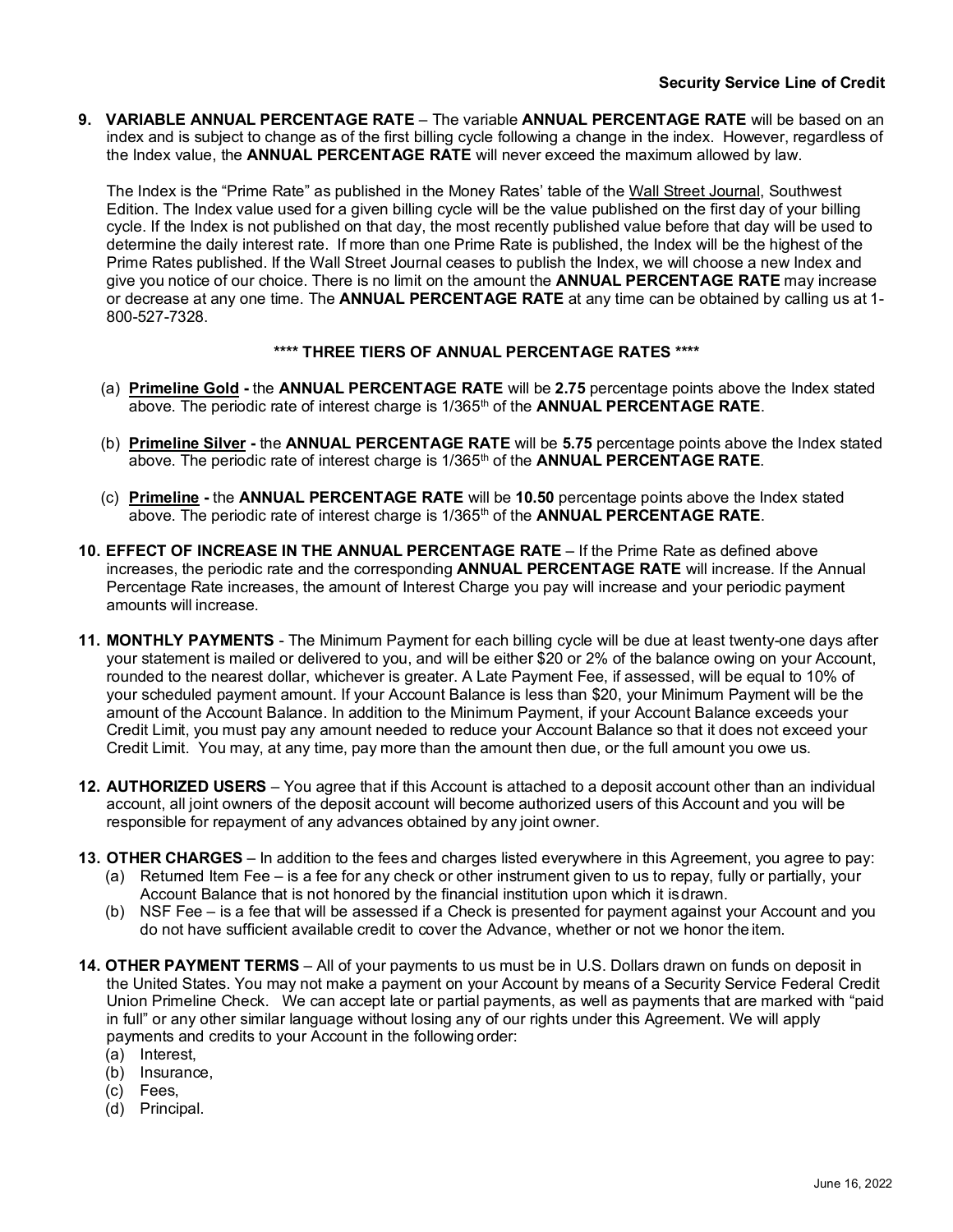**15. LIABILITY FOR UNAUTHORIZED USE** –You must tell us immediately if a Check is lost or stolen or if you think someone used your Account without your permission. If you fail to do so, we will ask you to pay if someone writes a Check without your permission. We will not ask you to pay if use of a Check without your permission occurs after you notify us that a Check is lost or stolen.

If an unauthorized Advance occurs, notify us in writing at the address listed in Section 21 or call us at 1-800-527- 7328 or 210-476-4000.

- **16. DEFAULT**  If you do not pay us the Minimum Payment Due on or before the Payment Due Date, or if you fail to meet any other obligations to us under this Agreement, or if the credit privileges under the Account are misused or used fraudulently, or if any representation in the information regarding your financial affairs you provide to us for the Account proves to be false, or if you become the subject of any bankruptcy or similar proceeding, or if you die, we, without advance notice, can close your Account and declare the entire Account balance due and payable immediately unless such action is precluded by state law. You waive demand, presentment, notice of intent to accelerate and notice of acceleration. If you do not pay us as agreed, you agree to pay the reasonable collection costs, including any court costs and reasonable attorney fees we incur in enforcing this Agreement.
- **17. CANCELLATION**  You or we can cancel your Account at any time. You may not write a Check after your Account has been canceled. If you wish to cancel the Account, destroy all Checks and notify us, in writing, at the address shown in Section 21. You must still pay us any amount that you owe us. If more than one person has signed the application and if one but not all of you requests or instructs us to cancel the borrowing privileges of the other(s) but not to cancel the Account, at our option, we may ignore the request or instruction, may follow the request or instruction or may suspend the borrowing privileges of all of you pending the resolution of any potential disputes among you. If you are not in default when your Account is cancelled you may continue to make monthly payments on your Account as provided in the Monthly Payments section and Interest Charge will continue to accrue until your Account is fully repaid. However, if you commit any of the defaults listed in the Default section after your Account is cancelled but before your Account balance is fully repaid, we can exercise any and all rights described in the Default section.
- **18. AMENDMENTS**  We may change the terms of this Agreement, including the amount of or method of determining the Interest Charge and Annual Percentage Rate, upon written notice to you.
- **19. ACCOUNT REVIEW –** From time to time we may review your Account and update the information it has concerning your financial condition. You agree to furnish us with whatever information regarding your financial affairs we may then request. We may give information about your payment history under this Agreement where permitted by law. You authorize us to make whatever credit or investigative inquiries we deem necessary in the course of review of any credit extended under this Agreement. If you ask us, we will tell you whether we asked for credit reports about you. If we did, we will give you the name and address of the credit reporting agency.
- **20. CHANGE OF ADDRESS**  You agree to promptly notify us in writing at the address listed in Section 21 if your mailing or email address changes, if there are any errors on your monthly statement, if you lose any of your Primeline Checks, or if an unauthorized person uses your Account.
- **21. ADDRESSES FOR WRITTEN NOTICES**  All notices to us under this Agreement should be addressed to Security Service Federal Credit Union, 15000 IH 10 W, San Antonio, Texas, 78249. Notices to you will be sent to an address as indicated on our records. If more than one person has signed the application, notices to one of you will be considered as notice to all of you.
- **22. CONSENT TO RECEIVE COMMUNICATIONS -** As allowed by law, we, including our agents and assigns, may need to contact you about your account from time to time. You authorize us to contact you regarding your account throughout its existence using any mailing address, email address, or telephone number you provide to us. This includes trying to contact you in writing, including mail and email, by text messages and by telephone using an automatic telephone dialing system, pre-recorded voice, or artificial voice. You agree to promptly notify us of any change in mailing or email address or telephone number.
- **23. GOVERNING LAW**  This Agreement and your Account are governed by federal law except where preempted by state law. These laws will be used to interpret our rights and your obligations under this Agreement.